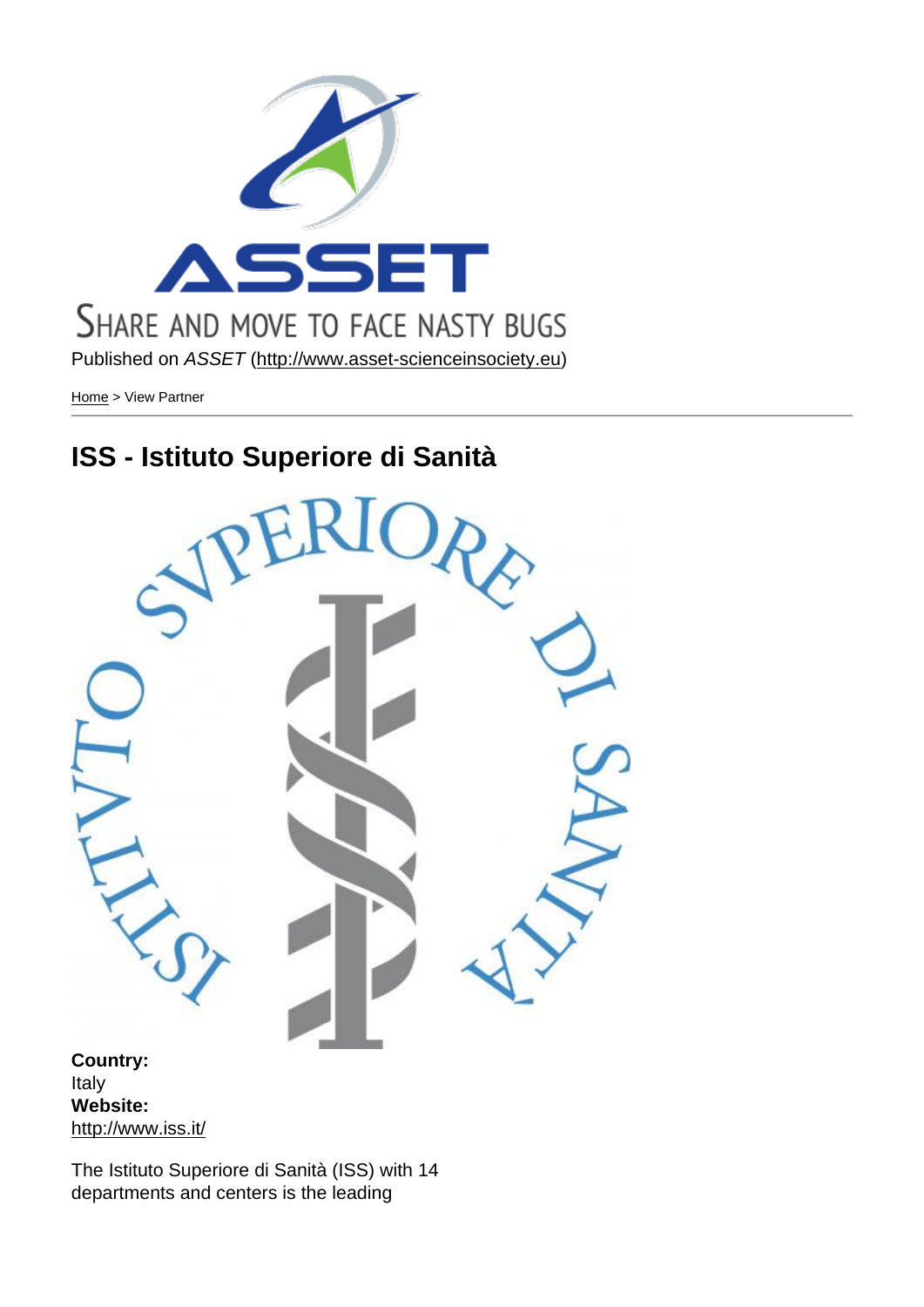technical and scientific public body of the Italian National Health Service. Its activities include research, control, training and consultation in the interest of public health protection. The Institute conducts scientific research in a wide variety of fields, from cutting-edge molecular and genetic research to population-based studies of risk factors for disease and disability up to Bioethical areas. Research priorities are based on those set forth in the National Health Plan. Together with research, ISS does certification of the chemical and biological purity of drugs and vaccines, as well as inspection and quality control of medical and diagnostic devices and equipment, food products and packaging

### **Newsletters**

Select the newsletter(s) to which you want to subscribe or unsubscribe.

News from Asset project Responsible Research and Innovation Newsletter Asset PPRB

E-mail \*

#### **Contacts**

Facebook

**Twitter** 

YouTube

LinkedIn

#### **Contacts**

General inquiries: info@asset-scienceinsociety.eu

## [ASSET](mailto:info@asset-scienceinsociety.eu)

Action plan on Science in Society related issues in Epidemics and Total pandemics European Commission